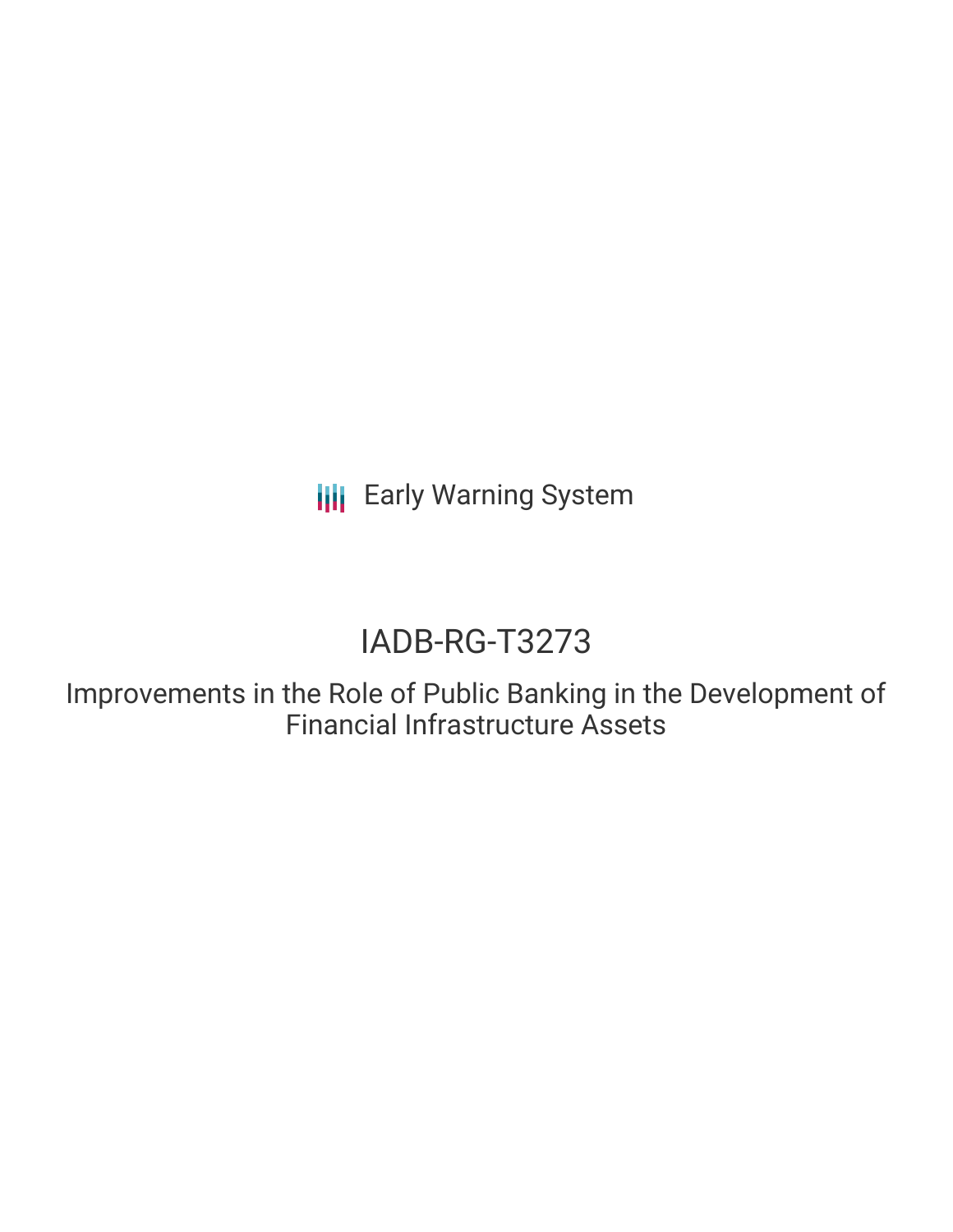

### **Quick Facts**

| <b>Financial Institutions</b>  | Inter-American Development Bank (IADB) |
|--------------------------------|----------------------------------------|
| <b>Status</b>                  | Active                                 |
| <b>Bank Risk Rating</b>        | C                                      |
| <b>Voting Date</b>             | 2018-12-03                             |
| <b>Borrower</b>                | Regional                               |
| <b>Sectors</b>                 | Finance, Infrastructure                |
| <b>Investment Type(s)</b>      | Grant                                  |
| <b>Investment Amount (USD)</b> | $$0.20$ million                        |
| <b>Project Cost (USD)</b>      | $$0.20$ million                        |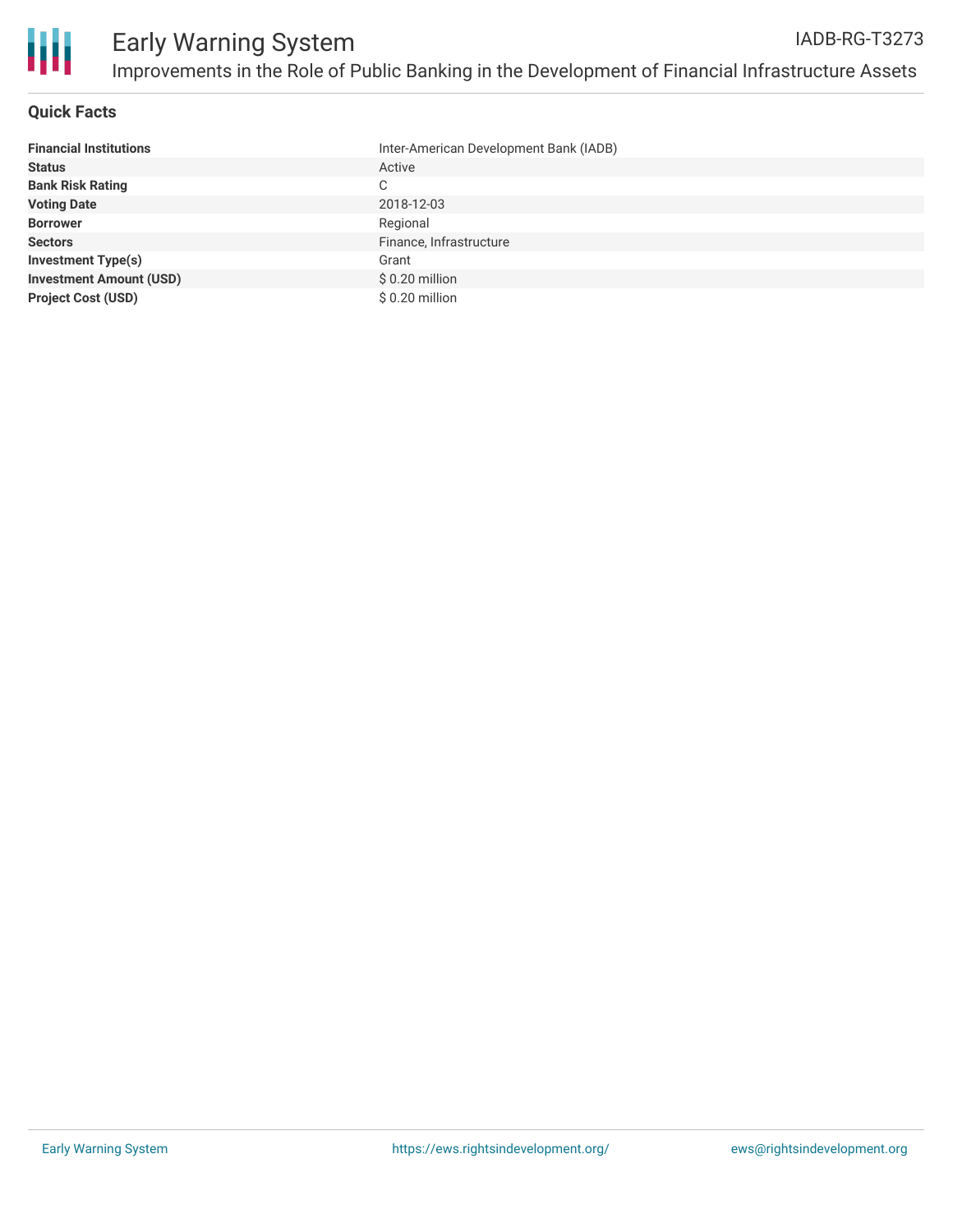

# **Project Description**

According to the bank, the objective of this technical cooperation is to support public development banks in the region in developing new financial instruments and techniques to leverage private funding to facilitate the financing of infrastructure projects.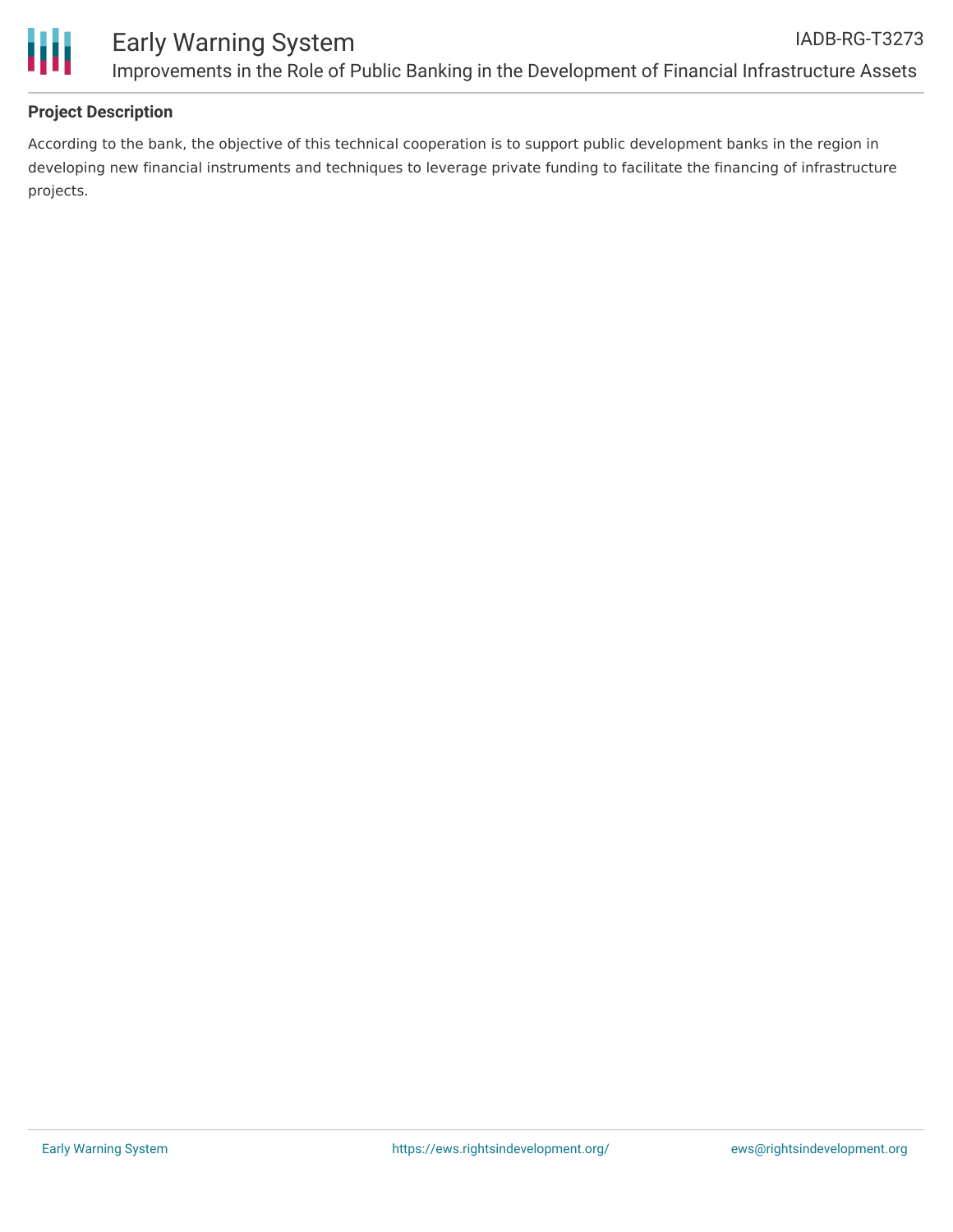

#### **Investment Description**

• Inter-American Development Bank (IADB)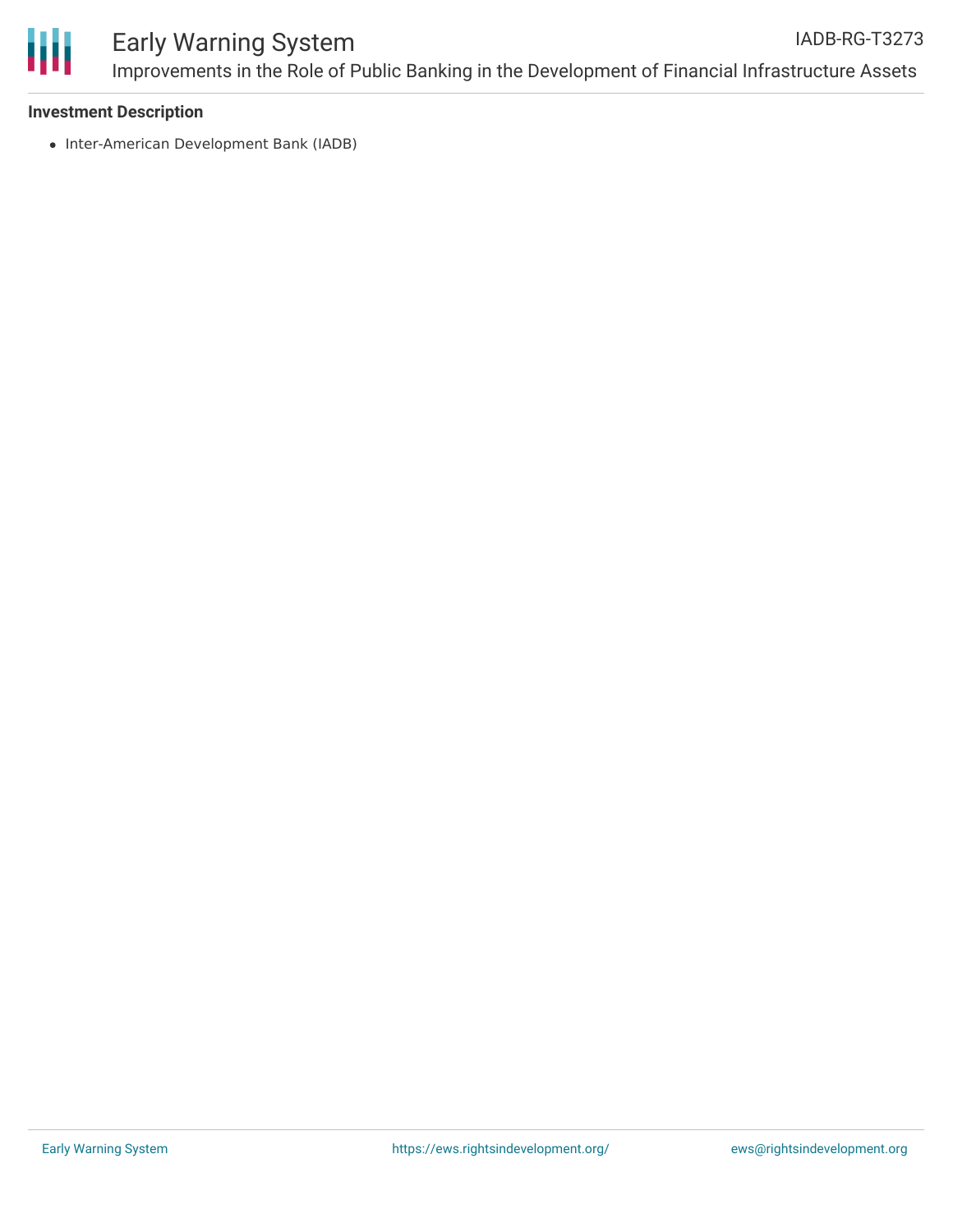# **Contact Information**

## ACCOUNTABILITY MECHANISM OF IADB

The Independent Consultation and Investigation Mechanism (MICI) is the independent complaint mechanism and fact-finding body for people who have been or are likely to be adversely affected by an Inter-American Development Bank (IDB) or Inter-American Investment Corporation (IIC)-funded project. If you submit a complaint to MICI, they may assist you in addressing the problems you raised through a dispute-resolution process with those implementing the project and/or through an investigation to assess whether the IDB or IIC is following its own policies for preventing or mitigating harm to people or the environment. You can submit a complaint by sending an email to MICI@iadb.org. You can learn more about the MICI and how to file a complaint at http://www.iadb.org/en/mici/mici,1752.html (in English) or http://www.iadb.org/es/mici/mici,1752.html (Spanish).